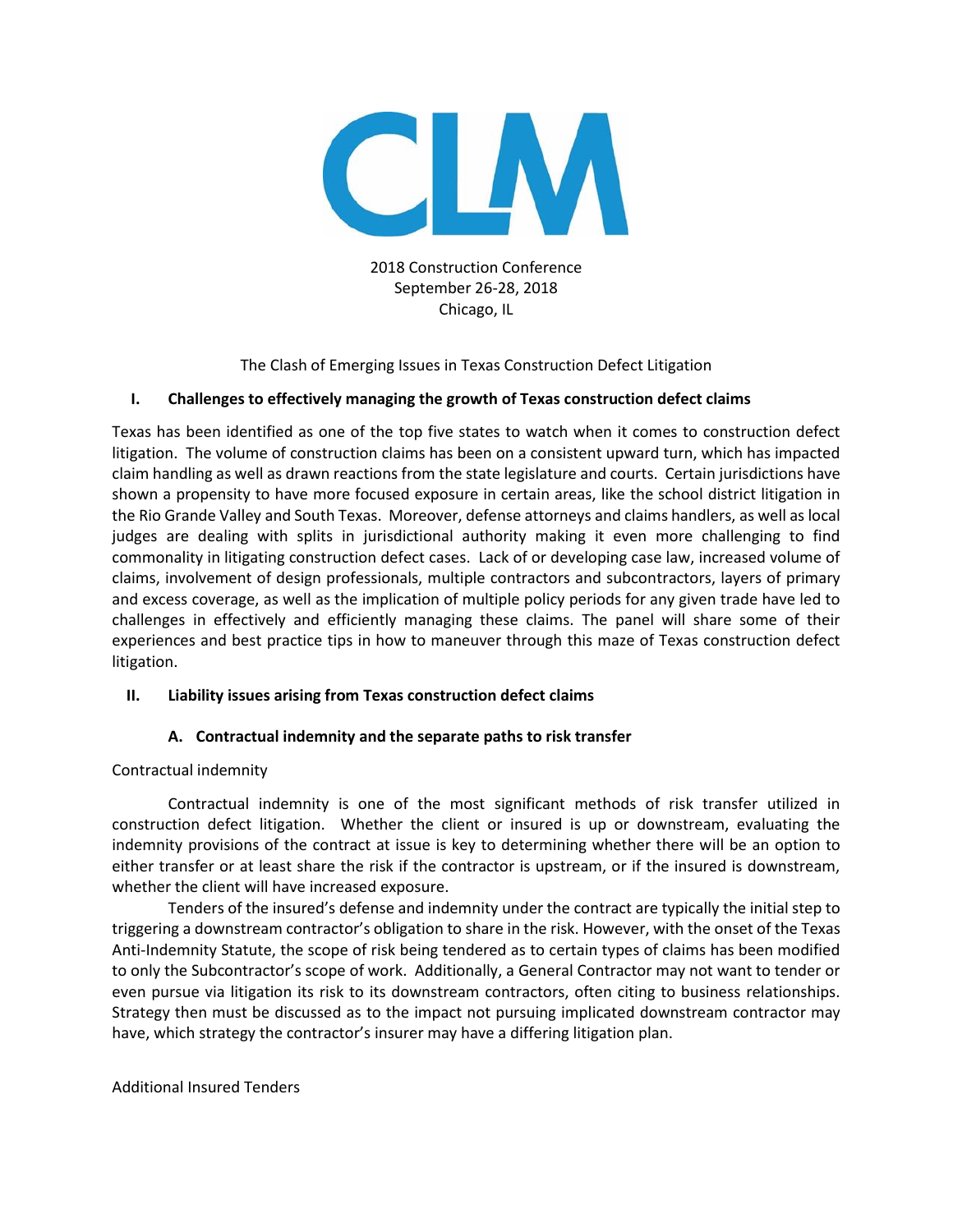While contractual indemnity is being pursued, practitioners representing upstream contactors must not forget to pursue separately tenders under additional insured obligations. Finding the client's certifications of insurance and even policies is often a challenge and can impact a practitioner's expeditious pursuit of additional insured carriers. Moreover, the impact of the Texas Anti-Indemnity Statute has had a significant impact on certain cases and has left the state of recovery by an upstream for defense fees and costs questionable under the law.

### **B. Anti-indemnity statute for construction contracts**

Application to and Impact Upon Indemnification and Additional Insured Issues

Texas Insurance Code Chapter 151 (aka the Texas Anti-Indemnity Statute), applies to all commercial construction contracts entered as of January 1, 2012. The application of the anti-indemnity statute is triggered if the primary/original commercial contract was executed on or after January 1, 2012 and is not dictated by the date of the subcontract or related agreement execution.

Chapter 151 is non-waivable and makes an indemnity provision in a commercial construction contract void and unenforceable as against public policy to the extent that it requires an indemnitor (downstream) to indemnify, hold harmless, or defend a party, including a third party, against a claim caused by the negligence or fault of the indemnitee (upstream), its agent, employee or any third party under the control/supervision of the indemnitee. The impact of this provision is that, for commercial construction contracts, only "limited form" indemnity provisions are allowed. In Texas, a limited form indemnity provision obligates a downstream contractor to indemnify the upstream contractor only to the extent of the downstream contractor's own negligence or fault.

One of the most problematic issues arising from this statute is the language "to the extent of". Some practitioners are taking the hardline position that the entire indemnity provision is "void" if the language of the contract does not specifically comply with the language of Chapter 151. However, others are taking the position that the writers of the statute included the language "to the extent of" to allow contracts which are overbroad and exceed the scope of what is allowed by the statute to only provide what is allowed by the statute. However, the Texas Supreme Court has not chimed in yet on this subject and thus this issue is a key discussion in cases in which the statute is applicable.

While the definition of a "construction contract" is broad under Chapter 151, including design, construction, alteration, renovation, remodeling, repair or the furnishing of material or equipment, currently, Texas has not applied the anti-indemnity statute to municipal construction projects nor residential construction contracts (single family home, townhouse, duplex, or land development related to residential projects). One question has arisen as to whether it applies to apartments or to mixed-use buildings which included both residential and commercial businesses. The Texas Supreme Court has not addressed this issue yet either.

Moreover, the anti-indemnity statute has limited application to controlled insurance programs, only requiring that a controlled insurance program that provides general liability insurance coverage must provide completed operations coverage for a period of not less than three years.

While certain areas are grey under Chapter 151, it is at least clear that the Texas anti-indemnity statute does not apply to claims for bodily injuries or death to employees of an indemnitor. This exception allows for continued contractual risk transfer by way of an over action claim to the downstream contractor or employer of the injured party, even if the upstream contractor's sole negligence is involved. This may lead to the drafting of separate indemnity provisions within a construction contract, to address the broader scope of indemnification allowed under the law for bodily injury claims versus property damage.

The clarity of Chapter 151 is further compromised by the extension of it to limit the scope of any additional insured endorsement that the downstream is required to obtain. The statute mandates that any provision in a construction contract that requires the purchase of additional insured coverage, or any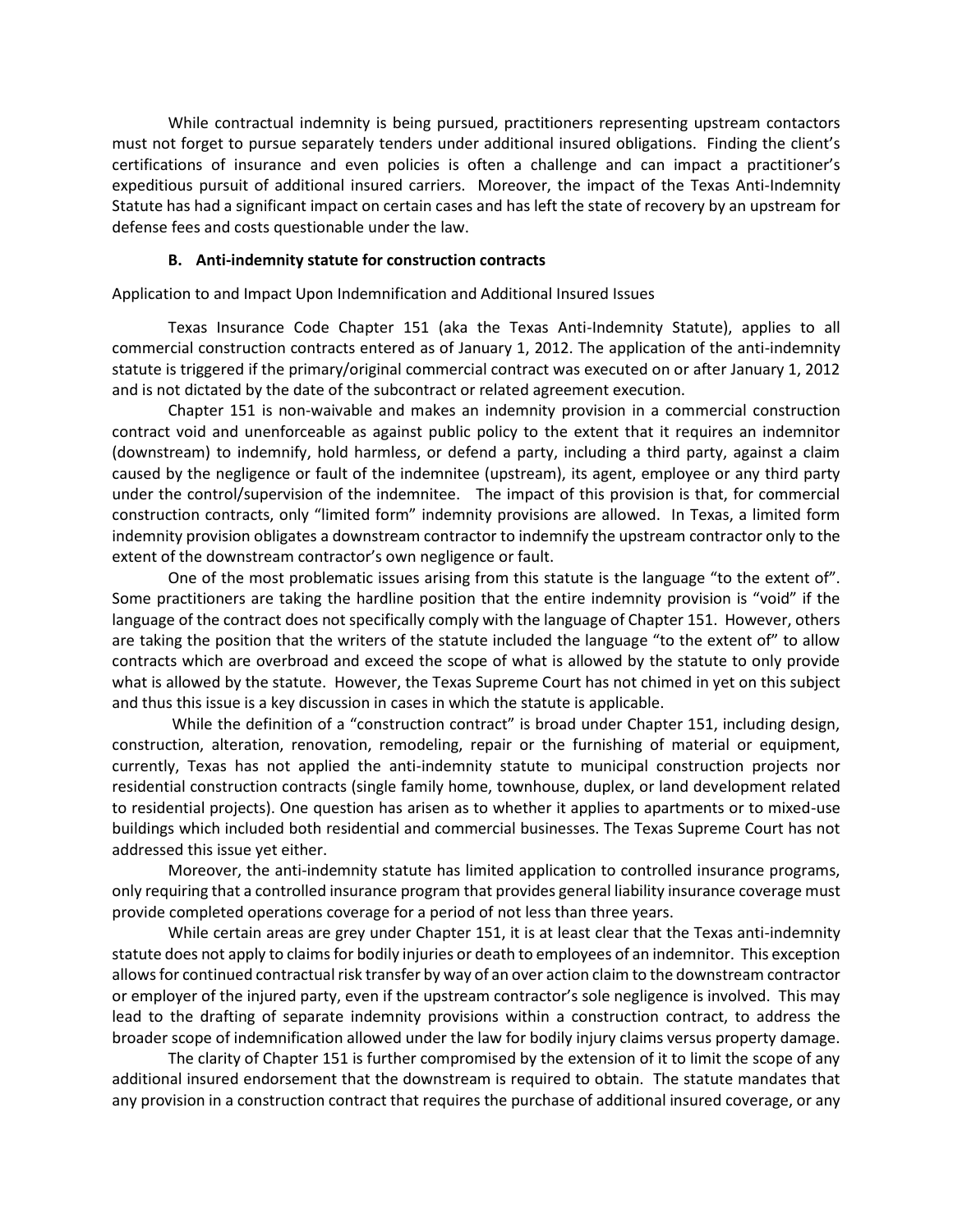coverage endorsement, or provision within an insurance policy providing additional insured coverage, is void and unenforceable to the extent that it requires or provides coverage which is prohibited under Chapter 151. Accordingly, to comply with Chapter 151, an additional insured endorsement for property damage is limited to that arising from that downstream contractor's own negligence or fault. However, once again, the question has arisen and not yet been addressed by the Texas Supreme Court as to whether a contractual insurance provision that seeks more than that allowed under the statute is void, or merely limited to the extent of the statute's terms.

Contrast to the fair notice doctrine; is it still alive?

With the onset of Chapter 151, confusion over how to interpret contract provisions and whether the fair notice doctrine is still alive has resulted in the filing of dispositive and declaratory relief actions on the subject by some practitioners. Under the fair notice doctrine, a party is required to obtain indemnification for its own negligence in advance. Fair notice has two components: express negligence and conspicuousness test. Whether these components are satisfied is a determination for the court. However, many practitioners are looking to satisfy both the fair notice doctrine and Chapter 151, but the courts have not yet addressed whether they are mutually exclusive. For now, contracts which do not fall under the Texas anti-indemnity statute are still evaluated and assessed as to enforceability in line with the fair notice requirements. However, after January 1, 2012, on commercial constructions contracts, practitioners are watching closely to see if the Texas Supreme Court will answer or provide clarity as to this issue.

### **Insurance industry's response to the anti-indemnity statute**

To respond to the complexities of the varying state anti-indemnity laws, ISO issued a new additional insured endorsement form in April of 2013. Form CG 20 38 04 13 (ongoing operations) and CG 20 37 04 13 (completed operations). These endorsements were seen by many as an attempt to avoid the necessity of "state specific" additional insured endorsements to comply with respective anti-indemnity laws. ISO's 2013 form reveals an increased focus on aligning scope of coverage with contract terms requiring additional insured coverage. The attempted impact of the new 2013 form is to (1) restrict coverage to the extent permitted by law; and (2) restrict coverage scope to that which is required by contract. This form makes it even more imperative that additional insured requirements be clearly delineated in the contract. However, how those requirements are to be delineated is flagged with caution for those contracts impacted by the anti-indemnity statute.

## **III. Coverage issues for Texas construction defect claims**

## **A. Additional insured coverage and the Eight Corners Rule**

The Anti-Indemnity Act eliminates severely restricts additional insured obligations in the construction context. There are still cases, however, where the exceptions apply, or the prime contract precedes application of the Act.

## Duty to defend based on allegations

Texas applies a strict complaint allegation or "eight corners" rule, looking solely to the petition and the policy to determine if there is a duty to defend. Where additional insured coverage is at issue, however, the court will also look to the contract, if the policy coverage is dependent on a contractual obligation. In re Horizon, 470 S.W.3d 452 (Tex. 2015).

Additional insured endorsements vary, but most blanket endorsements—providing coverage where required by contract—require some connection to the named insured's work, whether "caused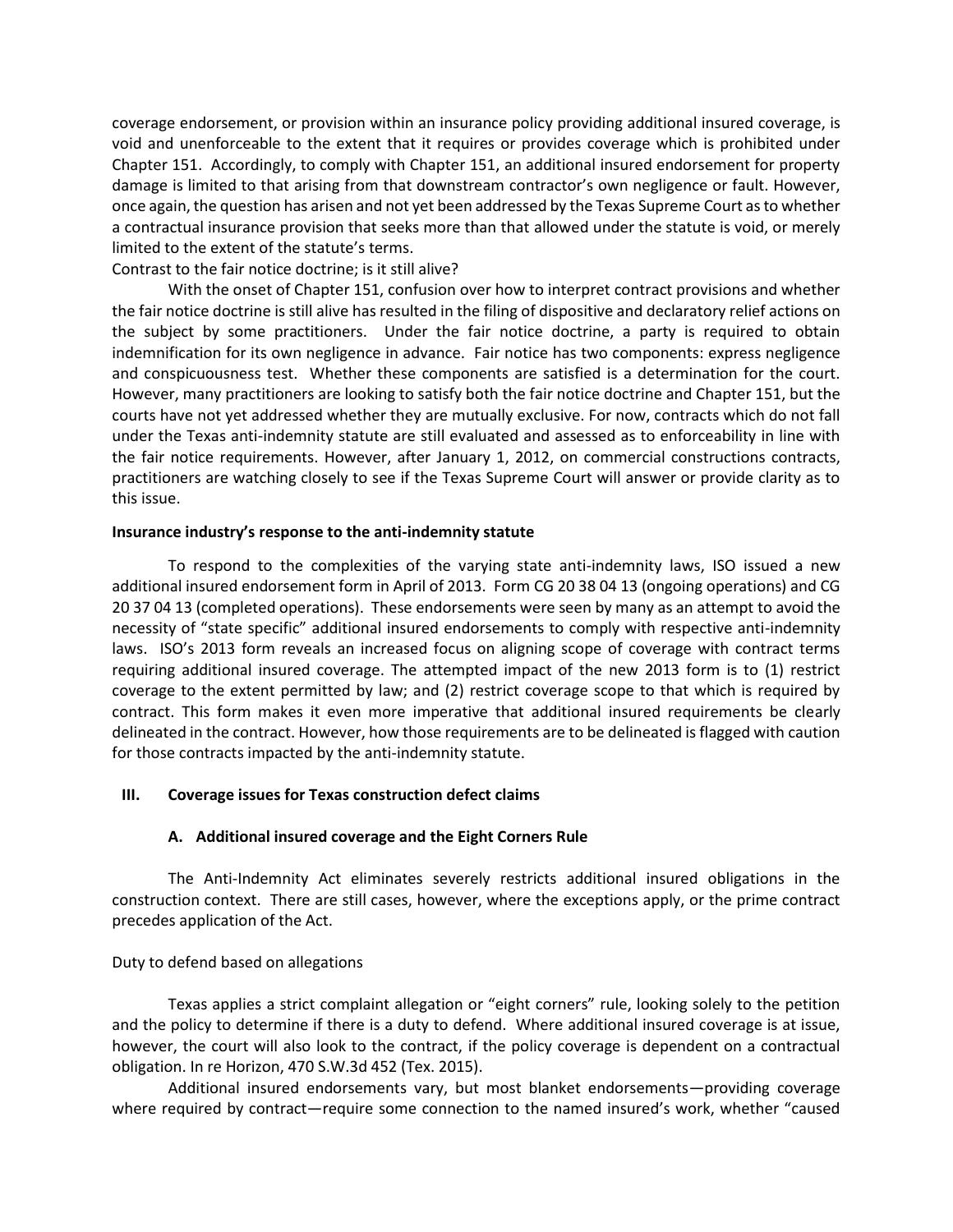by," resulting from" or "arising out of." When the insured and its work are not referenced in the pleadings, The Texas Supreme Court has held there is no duty to defend. D.R. Horton-Texas, Ltd. v. Markel Intern. Ins. Co., Ltd., 300 S.W.3d 740, 744 (Tex. 2009) In D.R. Horton, D.R. Horton had subcontracted part of the work and asserted it was an additional insured under the Markel policy issued to the subcontractor. The additional insured endorsement in the Markel policy limited coverage to those claims arising out of work the named insured performed for D.R. Horton. While there was no dispute that a subcontractor relationship existed, there was no allegation of a subcontractor relationship, and no allegation regarding the subcontractor or its work. Accordingly, the Court held there was no duty to defend. In Pine Oak Builders, Inc. v. Great Am. Lloyds Ins. Co., 279 S.W.3d 650, 656 (Tex. 2009) the Court extended its reasoning to the subcontractor exception of exclusion l (completed operations). Again, if there was no reference to the subcontractor or its scope of work, there was no duty to defend.

A similar result was reached by the Fifth Circuit in Gilbane Bldg. Co. v. Admiral Ins. Co., 664 F.3d 589 (5th Cir. 2011). The additional insured endorsement in Gilbane required that damage be "caused, in whole or in part, by the named insured's work or operation". The court held Admiral was not required to defend the additional insured if the petition did not affirmatively allege facts that would trigger the duty under the policy. Thus, defense was owed to the additional insured only if the pleadings alleged that the named insured, or someone acting on its behalf, proximately caused the alleged injuries.

The Fifth Circuit recently issued an opinion which arguably expands the scope of the eight-corner's rule about coverage for additional insureds. Lyda Swinerton Builders, Inc. v. Oklahoma Surety Co., 877 F.3d 600, 612 (5th Cir. 2017). In Lyda Swinerton, the Fifth Circuit found that a general contractor qualified as an additional insured on the insured subcontractor's CGL policy based on general allegations of defects in the work completed by the subcontractor. Id. at 613.

The lines are not clear. An insurer may want to review whether there are allegations specifically related to the insured's scope of work. In addition, since the lack of a duty to defend does not preclude an indemnity obligation, the facts may impact whether an insurer chooses to defend, regardless of the lack of a specific allegation regarding the named insured or its work.

### No duty to defend unless insured request defense

Under Texas law, there is no duty to defend any insured until that insured provides notice and tenders suit papers. Nat'l Union Fire Ins. Co. v. Crocker, 246 S.W.3d 603 (Tex. 2008). Therefore, an insurer has no obligation for pre-tender fees. Tender by one insured is not sufficient as to another insured. There is an open question, however, as to whether tender by a subrogated insurer is sufficient to trigger a defense obligation.

#### Duty to indemnify based on actual facts

Even where the pleadings do not invoke a duty to defend an additional insured there can still be a duty to indemnify, based on the actual facts established in the case. The Texas Supreme Court emphasized that distinction in D.R. Horton. In Gilbane, the District Court found a duty to indemnify the additional insured. In Gilbane, the court determined that a jury would have found the claimant or his employer 1% or more responsible for causing the accident and/or injuries at issue. Accordingly, the insurer owed indemnity for the entire amount of the settlement the additional insured reached with the claimant. This issue was not directly addressed on appeal.

The language of the additional insured endorsement matters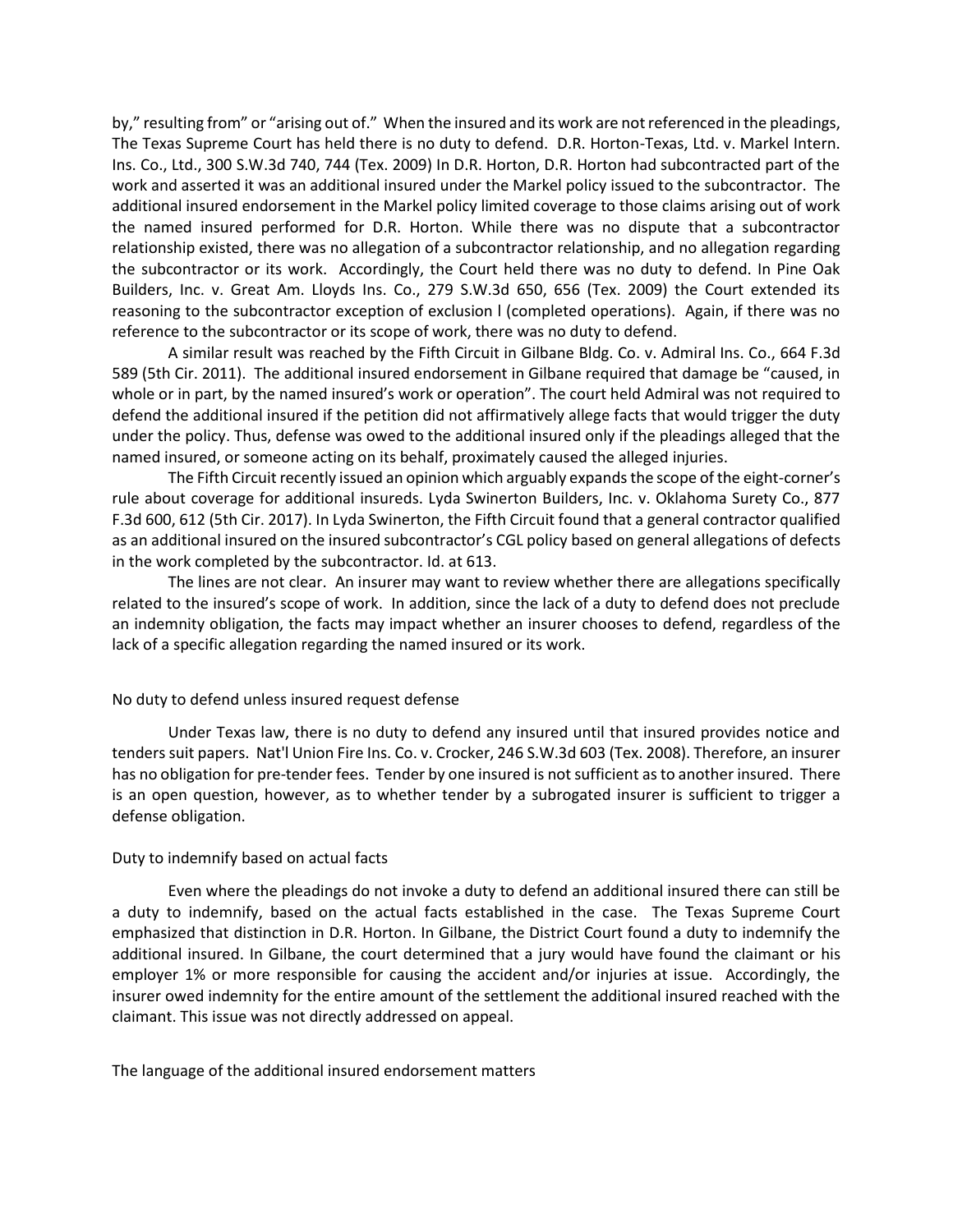There are myriad of different forms of additional insured endorsements. "Arising out of" is still construed broadly and requires only some causal nexus. "Caused, in whole or in part," is slightly narrower, and should afford no coverage for the sole negligence of the additional insured. Other endorsements have attempted to limit coverage to the extent caused by the named insured, or to purely vicarious liability. So, the ultimate indemnity obligation will depend on both the actual facts and the specific policy language. Where more than one insurer has an additional insured obligation, as in the case of multiple subcontractors, the indemnity obligation may vary among insurers.

# **B. Extrinsic evidence and the duty to defend**

# The limited exception for "coverage only" facts

Outside of the additional insured context, the Texas Supreme Court has never recognized an exception for extrinsic evidence and has refused to consider extrinsic evidence when it contradicts the allegations in the underlying claimant's pleadings and goes to the "merits of that underlying claim," but has acknowledged a potential exception for "coverage only" facts. GuideOne Elite Ins. Co. v. Fielder Rd. Baptist Church, 197 S.W.3d 305, 310 (Tex. 2006) In the context of construction litigation, the extrinsic evidence exception becomes significant when the petition omits significant and potentially coveragedeterminative dates, such as when the damage occurred, when the project was complete or when the subcontractor's work was performed.

Several courts have found a duty to defend when the dates are inconclusive or non-existent, broadly construing the complaint allegation rule and concluding that a reference to extrinsic evidence is inappropriate. In a few cases, however, where the date is likely determinative of coverage, not contested, and not otherwise material to liability, courts have allowed reference to extrinsic evidence, such as a certificate of occupancy. Boss Mgmt. Servs v. Acceptance Ins. Co., 2007 U.S. Dist. LEXIS 69666 (S.D. Tex., Sept. 19, 2007) (certificate of occupancy established date of completion) Canopius U.S. Ins., Inc. v. A1 Home Repair and Constr., 2016 U.S. Dist. LEXIS 181545 (S.D. Tex., Dec. 2, 2016) (extrinsic evidence established known loss).

## **C. An insured's entitlement to independent counsel**

In Texas, if a conflict of interest exists between the insurer and the insured, the insured has the privilege of rejecting the representation offered by the insurer and hiring counsel of its own choosing to be paid for by the insurer. An insurer's issuance of a reservation of rights can create a potential conflict of interest, but it does not by itself create such a conflict. "Instead, the test to apply is whether 'the facts to be adjudicated in the [underlying] lawsuit are the same facts upon which coverage depends.'" Graper v. Mid-Continent Cas. Co., 756 F.3d 388, 392 (5th Cir. 2014) (citing N. Cnty. Mut. Ins. Co. v. Davalos, 140 S.W.3d 685, 689 (Tex. 2004)). Moreover, a conflict of interest does not arise just because facts that could be developed in the underlying litigation are the same facts upon which coverage depends.

## **D. Tender and allocation issues**

Application of other insurance provisions for consecutive policies

In Texas, "other insurance" clauses in insurance policies apply only when the coverages at issue are concurrent. Generally, for multiple insurance policies to provide concurrent coverage, the policies must cover the same risk and the same period of time. Therefore, a primary policy and additional insured policy will be subject to other insurance clause comparison, but consecutive policies will not. In addition, "other insurance" clauses do not typically apply to the duty to defend.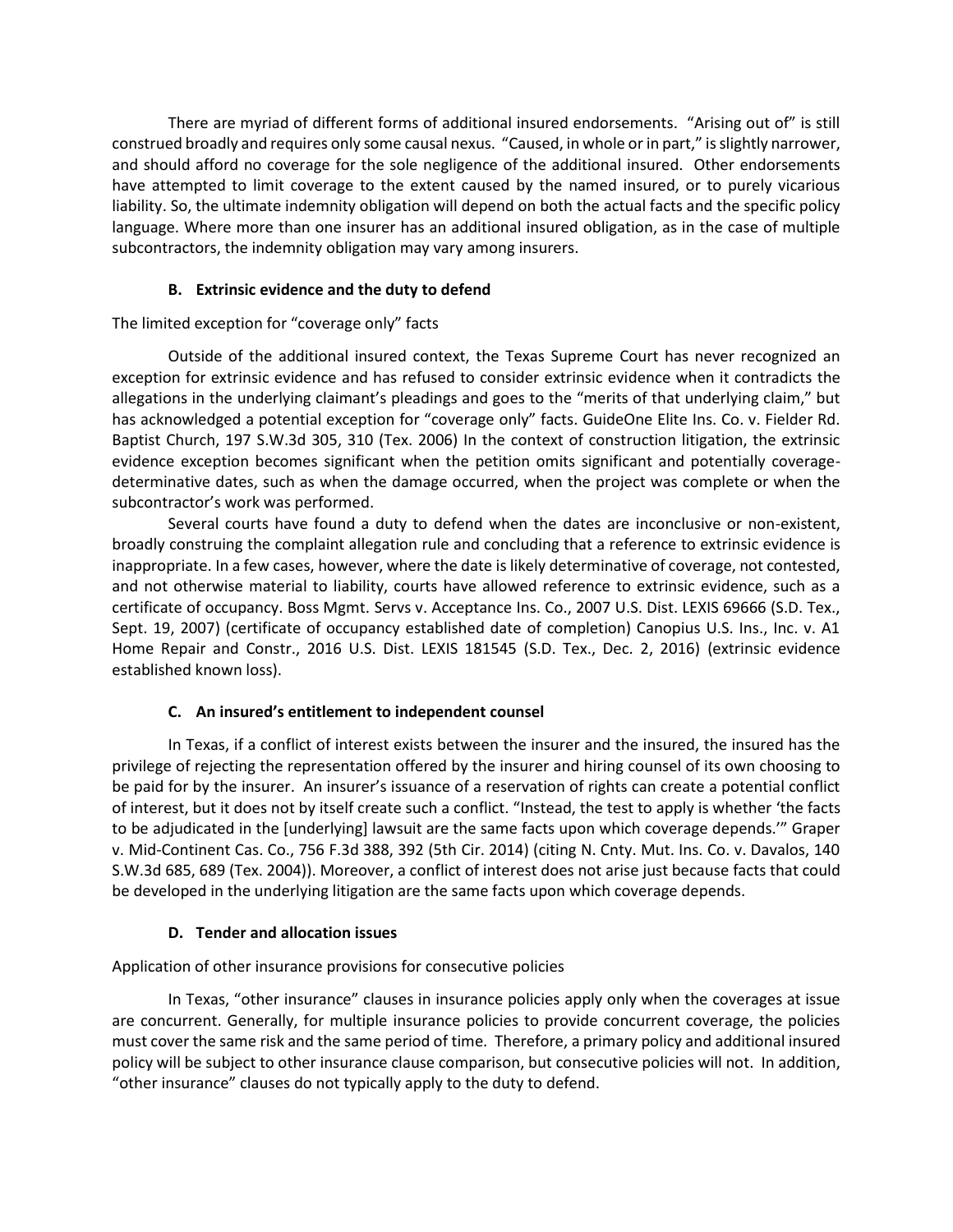Targeted tenders, spiking, and "all sums" allocation

Texas allows an insured to target the policy, or policies, that will best cover its claim. This method of allocation is based on the Insuring Agreement provision which states that "[w]e will pay all sums that the insured becomes legally obligated to pay as damages…" With this language, an insurer becomes jointly and severally liable with other triggered insurers.

Where there is excess coverage, the insured can "spike" in the targeted year, vertically exhausting the entire line of coverage without regard to other primary coverage that may exist for other periods of time. While not entirely clear, Texas Supreme Court dicta indicates the targeted insurers could still exercise rights of subrogation and seek horizontal exhaustion.

In the construction defect arena, the Supreme Court of Texas applied the "all sums" allocation method in Lennar Corp. v. Markel Am. Ins. Co., 413 S.W.3d 750 (Tex. 2013). In that case, Lennar underwent a program of removing EIFS on hundreds of homes after water damage was discovered. While Lennar litigated coverage with many of its insurers, by the time of trial, only Markel was left, with an umbrella policy for a single year. Most of the damage to the homes likely began before or during Markel's policy period and continued after the policy expiration. The Court reasoned that, while coverage under Markel's policy was limited to property damage that occurred during the policy, the policy also covered damage from a continuous exposure to the same harmful conditions. Therefore, if any damage occurred during the policy period, coverage extended to the "total amount" of loss suffered as a result, not just the loss incurred during the policy period.

### Continuing occurrences and the impact of endorsements limiting coverage

Texas employs an injury-in-fact trigger but recognizes that an occurrence can continue through multiple policy terms. Don's Bldg. Supply, Inc. v. OneBeacon Ins. Co., 267 S.W.3d 20 (Tex. 2008). Even if there is a continuing trigger, and multiple insurers are implicated, the respective defense and indemnity obligations are often impacted by standard and manuscript endorsements that may eliminate coverage for an otherwise implicated period. These include exclusions for work on projects that began prior to policy inception, pre-existing or continuing injury exclusions—that may or may not require knowledge on the part of the insured--and elimination of the subcontractor exception to exclusion l. If additional insured coverage is at issue, the scope of that coverage may also vary. Where one or more insurers have eliminated coverage, the other insurers will still likely have an obligation to defend, and to indemnify for the periods with no coverage.

### **E. Contribution between insurers**

## The Mid-Continent rule

Contribution claims against co-insurers were cast in doubt by the Texas Supreme Court's decision in Mid-Continent Ins. Co. v. Liberty Mutual Ins. Co., 346 S.W.3d 765 (Tex. 2007). Liberty insured the general contractor on a highway project for the State of Texas. One of the subcontractors was responsible for the signs and dividers on the project. Liberty issued a \$1 million primary policy and a Liberty affiliate issued a \$10 million excess policy to the general contractor. Mid-Continent insured the subcontractor under a nearly identical \$1 million policy under which the general contractor was an additional insured. Both primary policies had identical "other insurance" clauses providing for pro rata sharing.

During construction of the highway, a driver crossed over the center barrier into oncoming traffic and hit another car head-on. Liberty Mutual and Mid-Continent both accepted defense of the general contractor. At mediation, Liberty Mutual agreed to settle for \$1.5 million and demanded that Mid-Continent contribute half, but Mid-Continent only paid \$150,000. Liberty paid \$1.35 million, \$350,000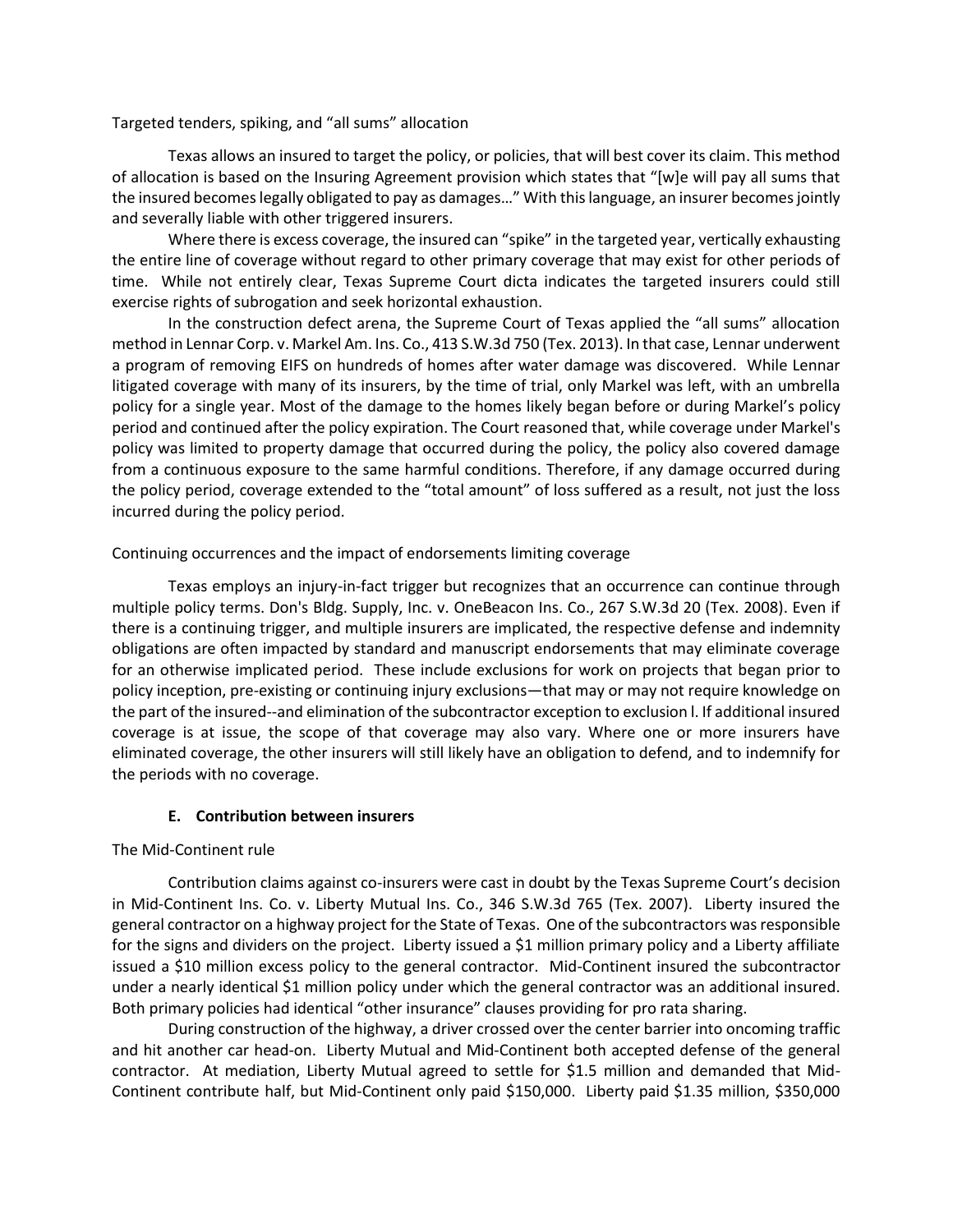over its primary policy limits, and retained the right to seek recovery from Mid-Continent for Mid-Continent's pro rata share. Additionally, Mid-Continent settled the claims against the subcontractor for \$300,000, leaving \$550,000 in available limits. The district court awarded Liberty Mutual the remaining \$550,000 limit of Mid-Continent's \$1 million policy. On appeal, the Fifth Circuit certified questions to the Texas Supreme Court, regarding the subrogation and contribution rights between the insurers.

In responding to the certified questions, the Texas Supreme Court concluded that there was no right of reimbursement. The court determined that Liberty Mutual was seeking a right of contribution from Mid-Continent. Under Texas law, a right of contribution exists when two or more insurers bind themselves to pay an entire loss, but one pays the whole loss. General Ins. v. Hicks Rubber, 169 S.W.2d 142 (Tex. 1943). The right of contribution requires that several insurers share a common obligation or burden and that the insurer seeking contribution has made a compulsory payment of more than its fair share of that common burden. When "other insurance" is "pro rata", however, the direct claim for contribution between coinsurers disappears because the "pro rata" clause makes the contracts several and independent from each other; each co-insurer contractually agrees with the insured to pay its pro rata share of the loss but does not contractually agree to pay another co-insured's pro rata share. Since the Liberty Mutual and Mid-Continent policies contained pro rata other insurance clauses, the two insurers agreed with their common insured to pay a proportionate share of the insured's loss up to \$1 million. But the co-insurers did not create a similar contract between themselves.

Liberty Mutual also asserted a right to subrogation. The court found however, that because the insured had been fully indemnified for its \$1.5 million loss, it had no right to enforce Mid-Continent's duty to pay its pro rata share of the loss.

#### The limitations of the Mid-Continent rule

In subsequent cases, the Fifth Circuit has restricted the scope of Mid–Continent to apply only to the specific facts of that case. In Trinity Universal Insurance Co. v. Employers Mutual Casualty Co., the Fifth Circuit made it clear that Mid–Continent does not apply to defense costs. 592 F.3d 687 (5th Cir. 2010).

Subsequent cases have further restricted Mid-Continent, holding it does not apply to an insurer who has denied defense, or where the coverage is consecutive, where insurance applies at different levels.

### **F. Confusion over "rip and tear"**

In contrast to a few states, Texas has recognized coverage for at least some costs to access defective work or products. In U.S. Metals, Inc. v. Liberty Mut. Group, Inc., 490 S.W.3d 20 (Tex. 2015), the Texas Supreme Court issued an opinion based on certified questions from the Fifth Circuit. At issue was the coverage for the cost to replace defective flanges. To access the flanges, it was necessary to destroy welds, gaskets, insulation and coating on the diesel units. Liberty denied coverage. The Fifth Circuit certified questions regarding the meaning of "physical damage" and "replacement" in the exclusions related to "your product" and impaired property. The Court held that incorporation of a defective product was not property damage. The damage to the flanges, including cutting out the welds, and the downtime, were excluded by the impaired property exclusion. The damage to the insulation and gaskets, however, involved replacement, not restoring a product to use, and was not excluded. The Court's analysis had been difficult to apply as the line between repair and replacement is not always clear. In subsequent cases, courts have held that the cost of repairing a foundation was not covered, but the cost to reinstall the forms, reinforcing bar, and angle iron that secured was, Lauger Cos. v. Mid-Continent Cas. Co., 2017 U.S. Dist. LEXIS 121709 (S.D. Tex. Aug. 2, 2017); and that destruction of partial construction to correct problems in a slab was excluded, Vinings Ins. Co. v. Byrdson Servs., LLC, 2016 U.S. Dist. LEXIS 92533 (E.D. Tex. June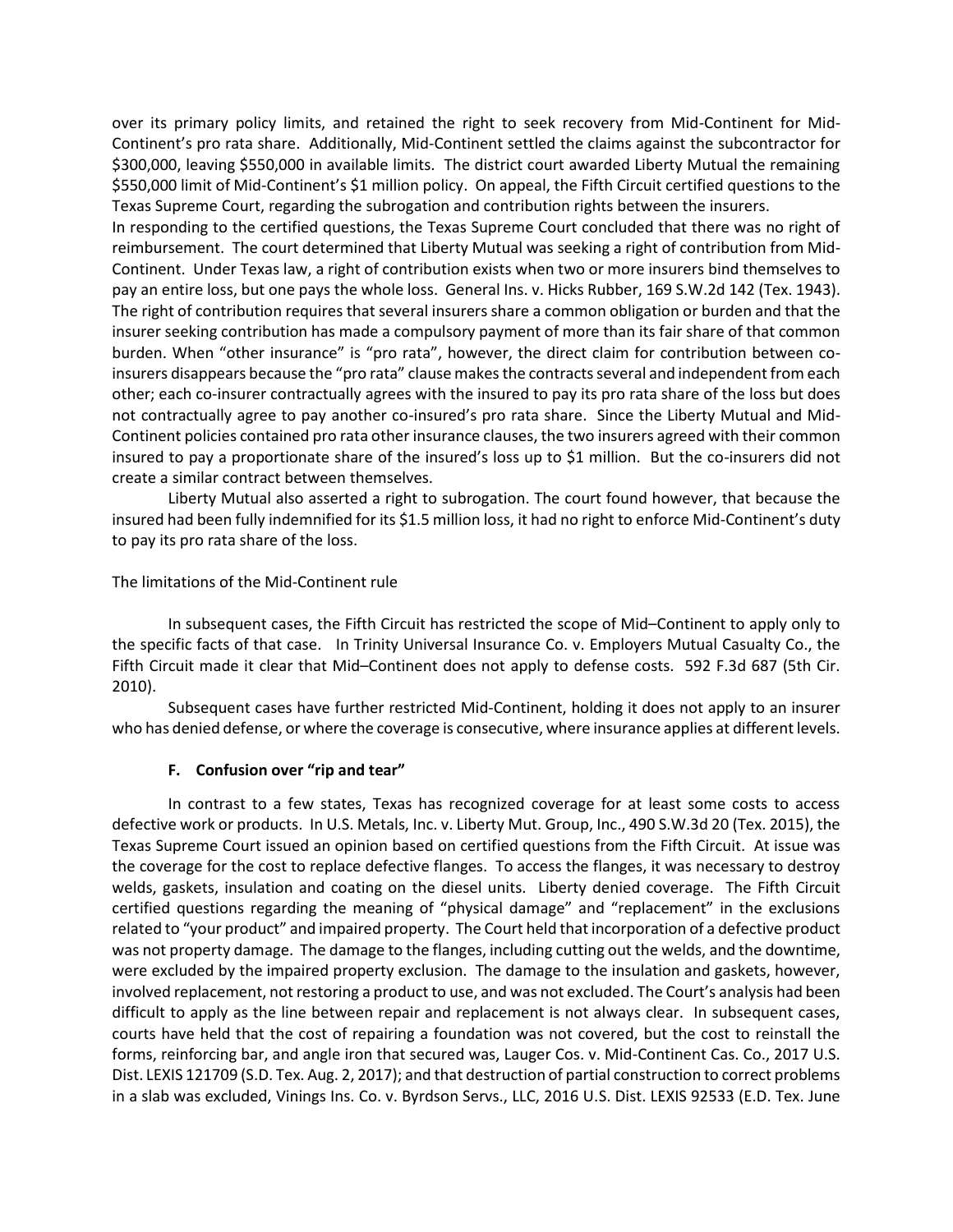17, 2016). On the other hand, downtime from a faulty generator was not covered. Colony Ins. Co. v. Rentech Boiler Sys., 2018 U.S. Dist. LEXIS 46780 (N.D. Tex., Mar. 1, 2018). In addition, the Court in U.S. Metals did not address the issues of trigger or occurrence, which can often affect construction defect claims.

#### Economic Loss Rule and the impact upon risk transfer to design professionals

The economic loss rule is one of the tools that courts use to determine when a defendant's conduct gives rise to a tort cause of action or a contract cause of action, or both. In general terms, the economic loss rule states that if the damage caused by a defendant's conduct amounts to nothing more than purely "economic loss" to the "subject matter of a contract" then the defendant can be held liable under a contract theory (such as breach of contract or breach of warranty) but not under a tort theory (such as negligence or strict liability).

Economic loss has been defined as "damages for inadequate value, costs of repair and replacement of the defective product, or consequent loss of profits – without any claim of personal injury or damages to other property." ALS 88 Design Build LLC v MOAB Constr. Co., No.04-15-00096-CV, 2016 WL 2753915, at \*2 (Tex.App.- San Antonio May 11, 2016, pet. filed (quoting Bass v. City of Dallas, 34 S.W.3d 1,9 (Tex.App.-Amarillo 2000, no pet.))

The Texas Supreme Court has applied the economic loss rule to construction cases, but the question is still being litigating when the question is whether there is damage due to negligence beyond the subject matter of the contract and whether the defects caused "physical harm" to the consumer or his property, other than the subject matter of the contract itself. One prime example of this ongoing battleground is the pursuit of design professionals by general contractors.

In the LAN/STV case, also called the Eby Construction case, the Texas Supreme Court held that an architect was not directly liable to the general contractor for negligent misrepresentation based on alleged inaccuracies or inconsistencies in the architect's plans and specifications. LAN/STV v. Eby Construction Co., Inc., 435 S.W.3d 234, 241 (Tex. 2011). The plaintiff in that case was the general contractor for the construction project but was not the architect's client. The general contractor asserted claims for delay damages and other costs it incurred during the on-going construction. Id., at 236-37. The general contractor fell under the traditional economic loss rule because the general contractor alleged only that it had suffered purely economic losses, in the form of delay damages, did not allege property damages to the underlying construction project, and did not own a property interest in the underlying construction project. Additionally, the Court noted that any negligent misrepresentations in the architectural designs were made to the architect's client, the owner of the building, and not to the general contractor. Id., at 247.

Design Professionals are also citing to CBI NA-CON, Inc. v. UOP Inc. to argue that they are immune from liability under Chapter 33 of the Texas Civil Practice & Remedies Code when no privity exists with the party bringing the suit against them. CBI NA-CON, Inc. v. UOP Inc., 961 S.W.2d 336, 339 (Tex.App.- Houston [1st Dist.] 1997, pet. denied). In CBI, Fina the owner filed suit against its contractor to recover damages for a defective catalyst cooler. Fina did not sue the design professional. The contractor argued the design professional was liable and thus sued under a third-party petition, alleging contribution due to the engineer's defective or negligent design. Id. at 338. The engineer filed a motion for summary judgment claiming Fina as the owner would have no cognizable claim under contribution and as such the contractor had no viable claim. The court found that for a contractor to have a right to seek contribution against the engineer, the engineer must have some real or potential liability to the owner. Because the contractor's claim is derivative of Fina's as the owner, the contractor so too is limited. The CBI court found that because Fina only asserted claims of purely economic losses, the design professional cannot be liable in negligence. When the loss suffered is only the economic loss to the subject of the contract itself the action